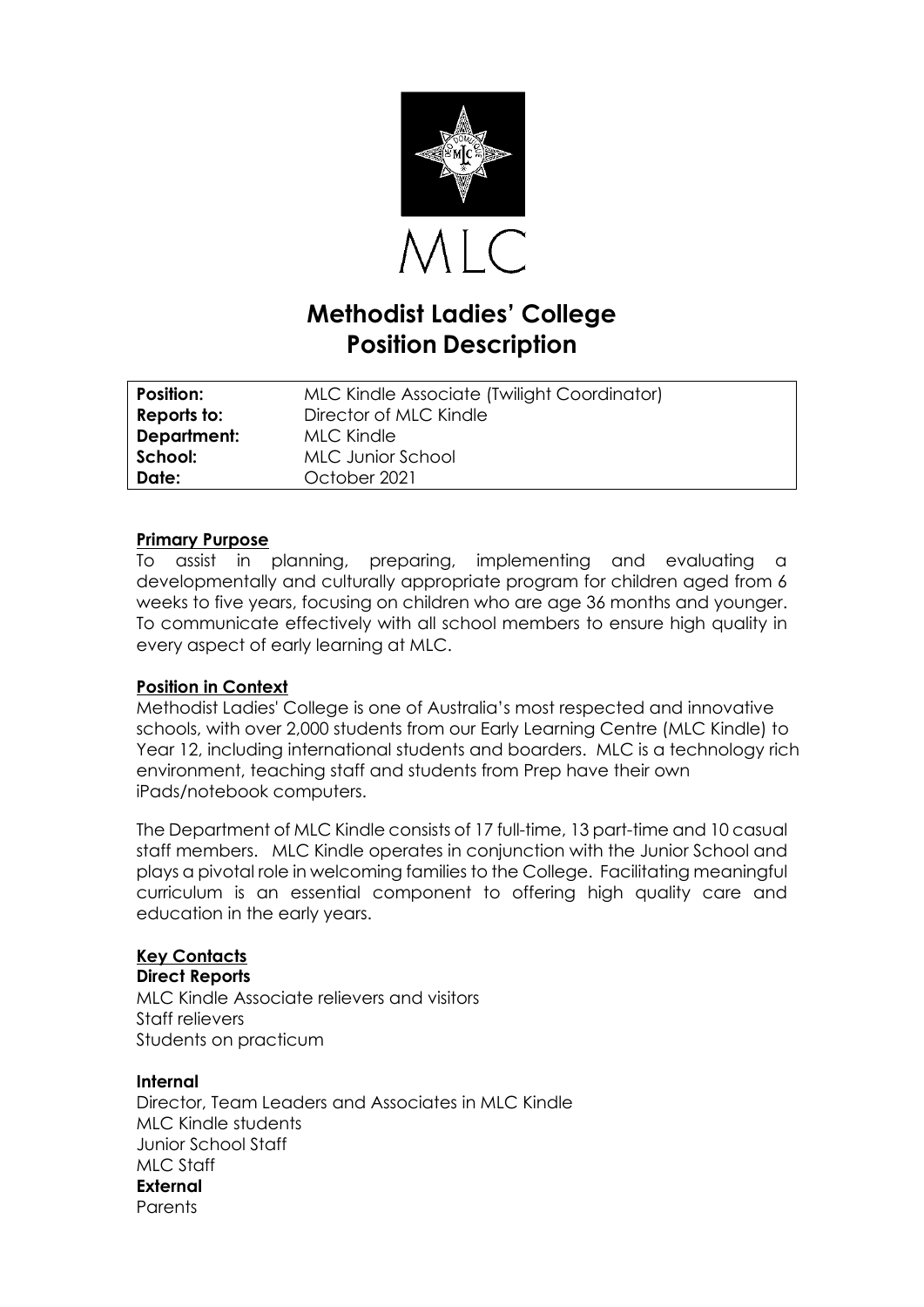Junior School Network and Resource Groups **DET** ACEQCA Early Childhood Australia Reggio Emilia Australia Information Exchange FKA Children's Services Inc. Gowrie Victoria Other organisations as deemed relevant by the Director

## **Major Responsibilities/Duties**

- To assist the Team Leader in ensuring all children's developmental needs and interests are addressed through high quality program/curriculum initiative based on the National Quality Framework and Standards and the Victorian Early Years Learning and Development Framework.
- To openly communicate with members in MLC Kindle and report any challenges to the Team Leader and when necessary to the Director.
- To establish open communication with all parents.
- To assist families to make a smooth transition into MLC Kindle.
- Under the quidance of the Team Leader support parents in their parenting role.
- To be aware of the welfare needs of colleagues and to support them in the program.
- To be aware of potential conflict and address this with the Team Leader.
- To engage in professional development and provide information exchange with your colleagues to maintain exemplary practice in Early Childhood education.
- Meet regularly with staff across the school to participate in extra curriculum experiences. E.g. Gymnastics, Music, Japanese and Library.
- Assisting in supervising, monitoring and evaluating relievers and students work performance in conjunction with the Team Leaders.
- To liaise with the Junior School Network and Resource groups, ECA, FKA, Gowrie Victoria, Reggio Emilia Australia Information Exchange and other organisations as deemed relevant by the Director.
- To work within a program budget in conjunction with the Team Leader.
- Take on extra tasks as allocated by the Team Leaders and the Director.
- Attend department staff meetings after hours once per term.

This position description outlines the major duties and responsibilities relevant to this role. This list is not exhaustive and it is expected that specific tasks and functions may change from time-to-time in line with the College's operational requirements.

# **Person Specification**

**Essential Criteria** (skills, qualifications, knowledge and experience)

- Diploma in Children's Services or higher Early Childhood qualification
- A sound understanding and knowledge of Early Childhood Developmental principles and practice in education
- A sound understanding of the Reggio Emilia philosophy
- Administrative skills including time and workload management
- Excellent interpersonal skills and an ability to communicate effectively with children and adults.
- Leadership skills and high level of self-motivation
- Excellent computer skills including: MS Office, Outlook and internet
- Professional experience